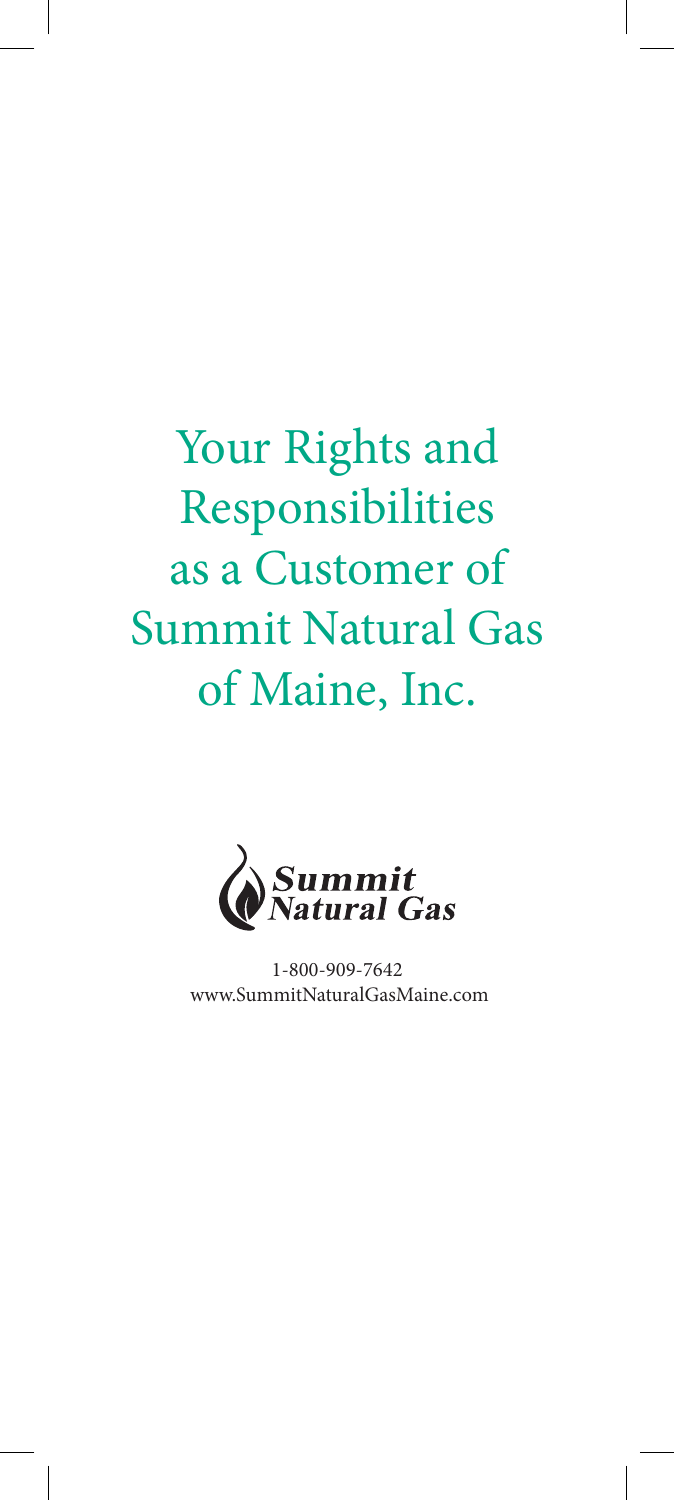# **CONTENTS**

| Welcome                                        | 1  |
|------------------------------------------------|----|
| Your Rights and<br>Responsibilities            | 1  |
| Deposits                                       | 2  |
| Meter Reading and<br><b>Estimated Readings</b> | 3  |
| <b>Billing and Payments</b>                    | 4  |
| Payment Options                                | 5  |
| Special Billing Options                        | 5  |
| Service Interruptions                          | 7  |
| Service Disconnection                          | 7  |
| <b>Financial Assistance</b>                    | 9  |
| Medical Emergencies                            | 9  |
| <b>Stopping Service</b>                        | 10 |
| Reconnection                                   | 10 |
| Safety                                         | 10 |
| Contact us                                     | 14 |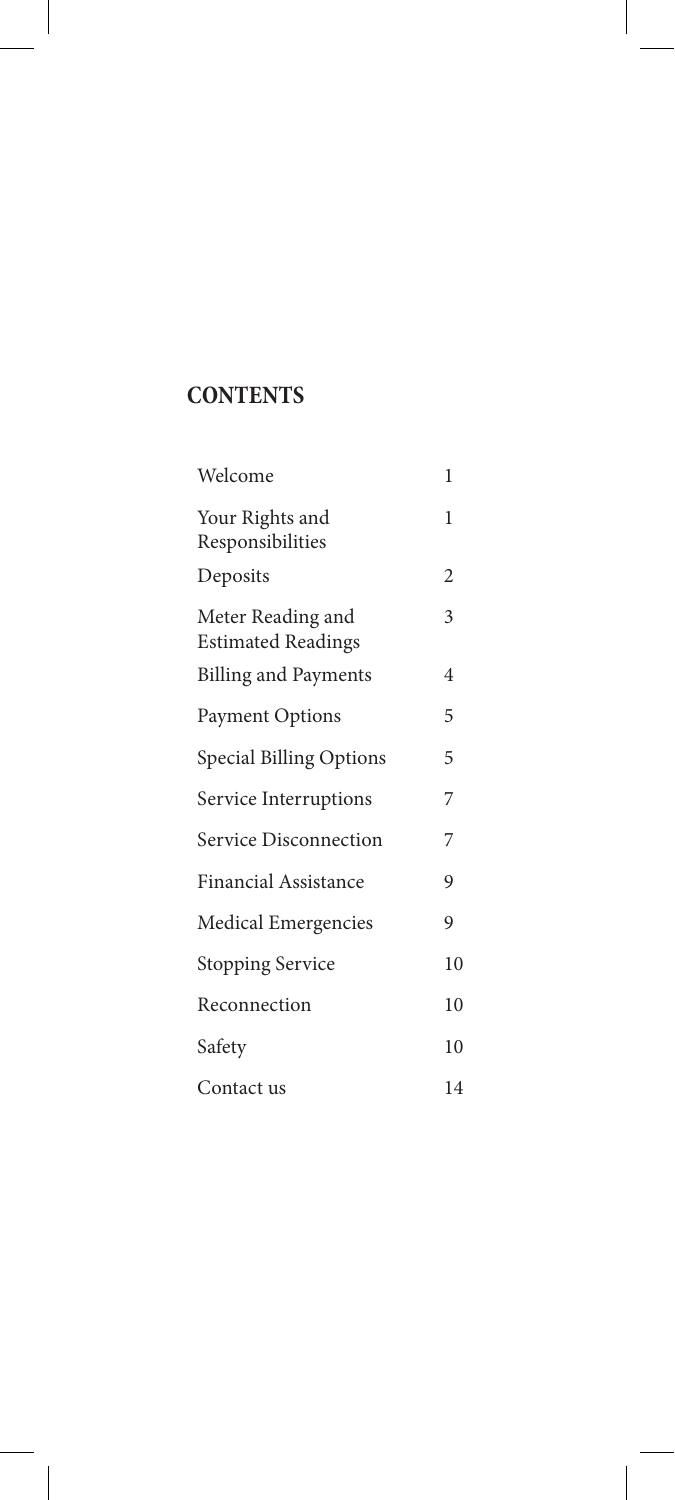## **WELCOME!**

Summit Natural Gas is happy to welcome you as a new customer. We look forward to delivering reliable natural gas to your home or business. This brochure provides a summary of customer rights and responsibilities as required under Chapter 815 of the Maine Public Utilities Commission (MPUC). The Maine PUC has authorized the procedures described here to ensure that all customers are treated fairly and are aware of their rights and responsibilities.

All of our rates are approved by the MPUC and are available to you upon request. You can access our PUC approved rate schedules on the Commission's website at www.maine.gov/ mpuc. Our rate schedules and Terms and Conditions are also available on our website at www.SummitNaturalGasMaine.com/ rates-tariff.

If you have any questions or concerns, please do not hesitate to contact our Customer Service Department at 800-909-7642, between 8 a.m. to 5 p.m. Our representatives will be more than happy to assist you.

## **YOUR RIGHTS AND RESPONSIBILITIES AS A CUSTOMER OF SUMMIT NATURAL GAS**

#### **You are responsible for:**

- Paying your bill by the due date.
- Letting us know if you cannot pay all of your natural gas bill before we disconnect your service.
- Maintaining your customer-owned piping from the meter to your natural gas appliances or equipment.

#### **You have the right to:**

- Seek help paying your natural gas bill. The community agencies you contact will decide whether you are eligible for aid. You may call our Customer Service Department toll-free at 800-909-7642 for information.
- Ask for a payment arrangement. If you are temporarily unable to pay your natural gas bill, you may request a payment arrangement for any undisputed past due amount. If you agree to a payment arrangement, you are acknowledging that the amount owed is accurate and you are responsible for payment of the amount. If you do not fulfill the terms of the payment arrangement, we may disconnect service. We are not required to offer a second payment arrangement before service is disconnected or the past due amounts is paid in full.
- Question whether your monthly bill is correct and have your bill adjusted if warranted. If you feel there is an error in your monthly bill or disconnection notice, please call our Customer Service Department at 800-909-7642. You must take timely action to protect your rights.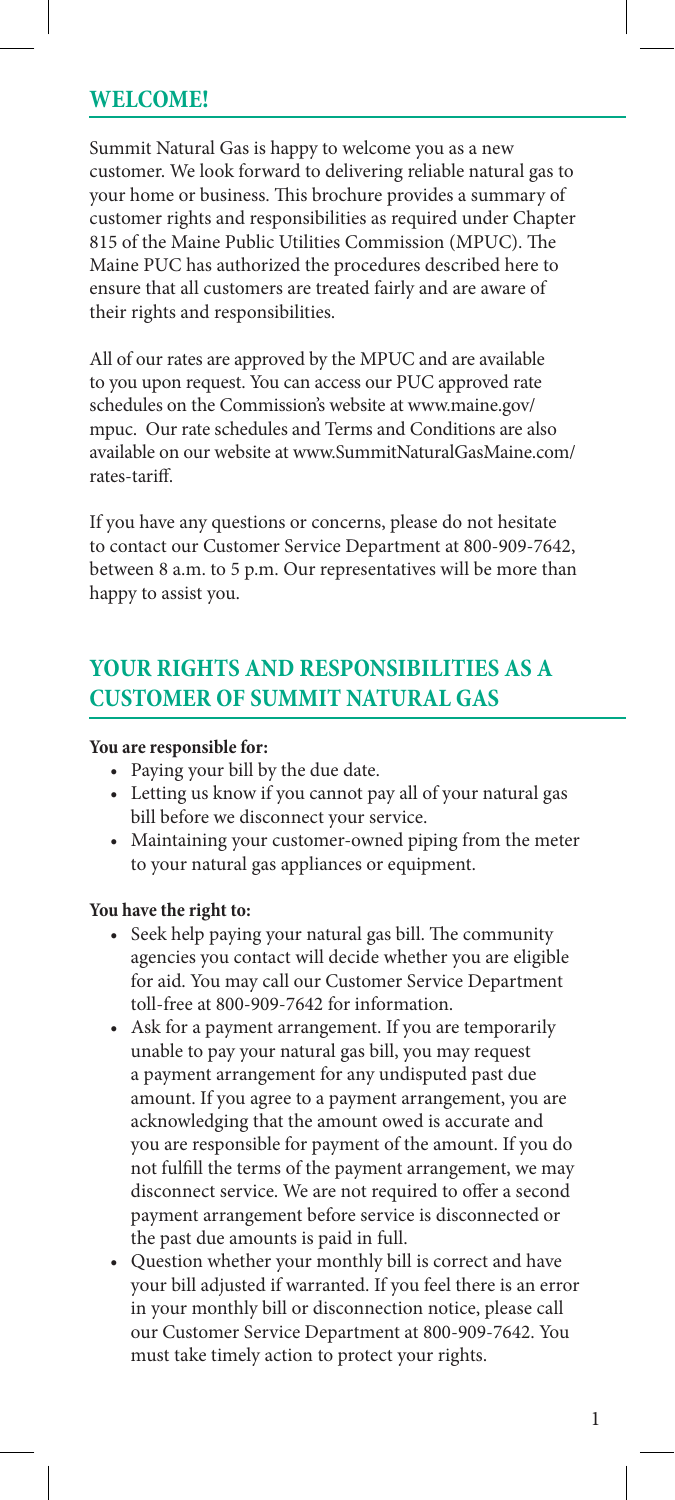- File a complaint with us by calling 800-909-7642. We will do our best to investigate your complaint and try to resolve it.
- File a complaint with the Maine Public Utilities Commission's Consumer Assistance Division (CAD). To file a complaint with the CAD, you must first contact Summit Natural Gas and attempt to resolve your complaint prior to contacting them. If you've contacted us and are unable to resolve your complaint, you can file a complaint with the CAD and a Commission staff person will investigate your complaint and will notify you in writing or by telephone of the CAD's decision, the rationale behind the decision, and your options for further action.

While your billing complaint is being addressed by the CAD, you must pay (or enter into a payment arrangement to pay) the undisputed portions of your utility bills. Do this before the due date if you are disputing a bill or before the expiration date if you are disputing a disconnection notice. We will not disconnect service for nonpayment of the disputed portion of a bill while it is being reviewed. You have the right to suspend payment of the disputed portion of a bill while the dispute procedures described above are in progress.

Non-Residential customers who have filed a complaint with the CAD involving a disputed payment arrangement must pay montly charges that accrue after the complaint until the complaint is resolved, including the outcome of any appeal before the Commission.

You can reach the CAD by calling 1-800-452-4699; in person or in writing to the Maine Public Utilities Commission, Consumer Assistance Division, 18 State House Station, Augusta, ME 04333-0018; or online at www.maine.gov/mpuc/consumer/ file\_complaint.shtml.

## **DEPOSITS**

We may require a deposit before we start your gas service to guarantee payment for services. We can ask for a deposit only if there is evidence that you will be a credit risk or that you may not pay your future bills. In most cases, evidence of a credit risk is shown if you have an unpaid utility bill when you apply for service or you have been disconnected for nonpayment, unauthorized use or theft of services.

- You have the right to show us evidence that you can and will pay your future bills and avoid a deposit request. Non-Residential customers may provide prior credit history with another utility.
- If we require a deposit, we will inform you in writing within three (3) days and tell you what you can do to begin or continue service.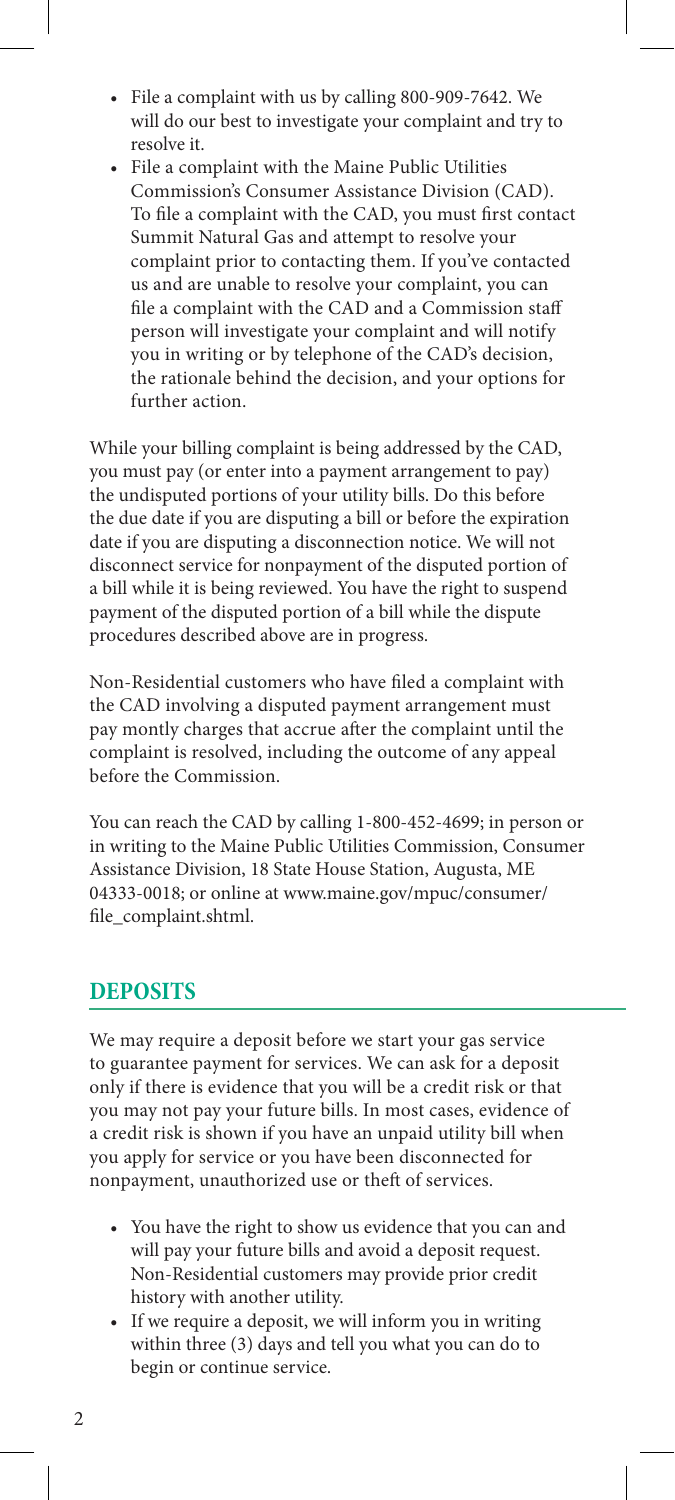- Your deposit will earn interest monthly, at a rate determined annually by the MPUC. The interest on your deposit will be paid to you monthly as a credit to your gas bill.
- We will give you a choice between a cash deposit and allowing another person to "guarantee" your bills up to the deposit amount. The guarantor must be a customer in good standing with us.
- Residential customers: Your deposit plus interest will be credited to your account after twelve months if you have paid all bills by the due date for the past twelve months.
- Small Non-Residential customers: If you pay all bills or make all payments pursuant to an established payment arrangement by the due date for 5 consecutive years and do not have a remaining account balance at the end of the 5-year period, we will refund your deposit, including accrued interest, within 30 days after the final bill of the 5-year period is paid.
- We may retain deposits collected from Non-Residential Customers for as long as you remain a customer.
- When you close your account, your deposit and accrued interest will be applied to any amount due on your account, and any balance will be refunded to you promptly.

We can require a deposit that is equal to your anticipated bills for two highest billing periods. Residential customers will have a choice to pay the deposit in full or in three installments, with half the total due immediately, 25% in thirty (30) days and 25% in sixty (60) days. However, we may demand a full payment of a deposit if you are already using a payment arrangement to pay off an unpaid bill. Non Residential customers have the option of paying in full or in at least two equal installments in the form of cash, irrevocable bank letter of credit, surety bond, acceptable third-party guarantee or other security instrument.

## **METER READING AND ESTIMATED USAGE**

We read meters electronically every month to measure your gas usage.

#### **Estimated Usage**

We may need to estimate bills when the meter is inaccessible, during extreme weather conditions, emergencies, or other similar circumstances which may also prevent our employees from reading your meter. If a meter reading is not obtained, your usage will be estimated. When usage is estimated, we clearly state that fact on your bill with the word "Estimated", and any over- or under-billing is adjusted when the next actual reading is obtained and used for billing.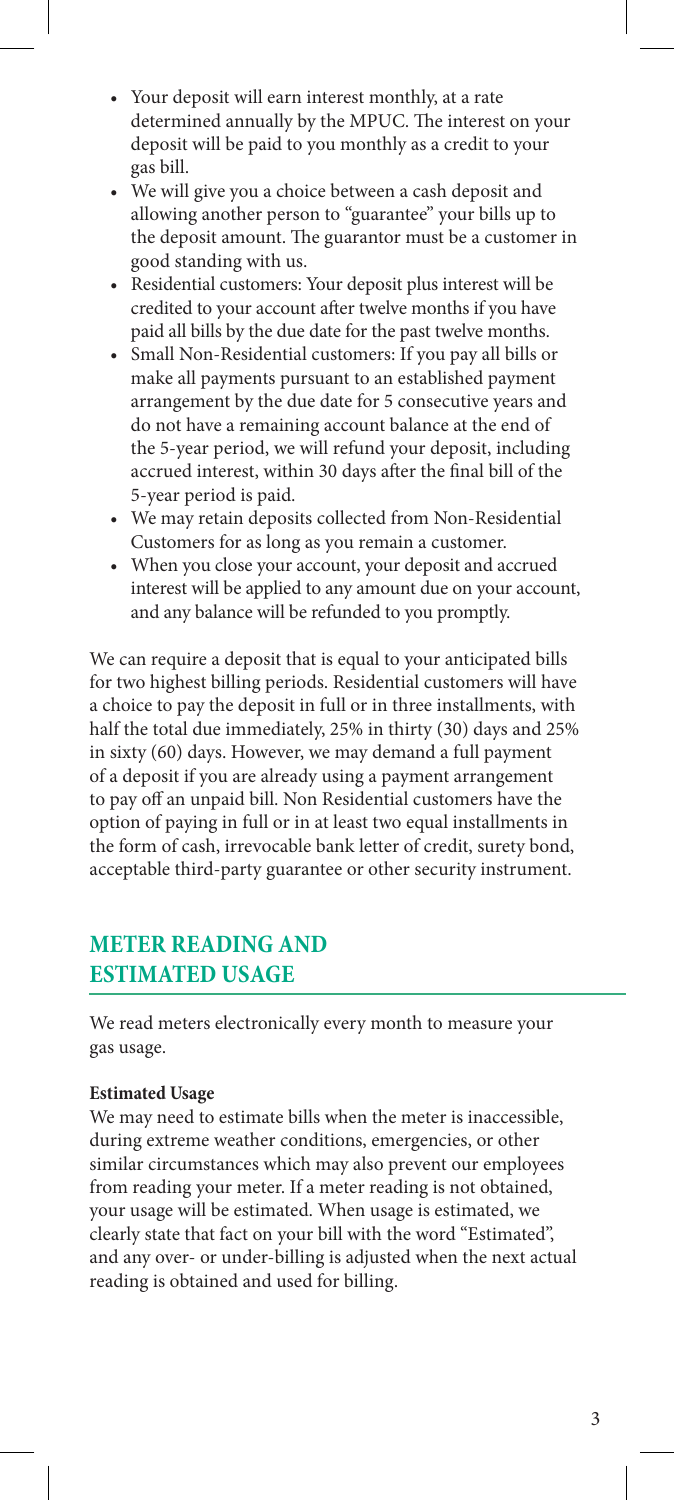**Reading your gas meter**



You can check the accuracy of your bill and monitor your own gas usage by reading the meter yourself. The dial on your gas meter registers the amount of gas used in units of 100 cubic feet. Check your bill and see when the meter was read last month, then read it yourself on the same day this month. Wait until you receive the next bill, and then compare your readings with ours. They should be roughly the same. If they're not, please call us and we will send a Summit Natural Gas representative to read your meter.

## **BILLING AND PAYMENTS**

You will receive your bill every month via mail or email a few days after your meter is read. Note: Please contact us if you do not receive a bill for 30 days. Failure to get a bill doesn't extend the time payment is due or avoid a Disconnection Notice if the amount is overdue. We've designed our bills to make it easy for you to know how much natural gas you've used, how your bill is calculated, how much you owe, and when your payment is due.

The amount shown on your bill as Total Amount Due should be paid and received by Summit in time to post on your account by the due date. You are permitted thirty (30) days to pay your bill from the mail date. The due date of your bill is clearly identified by the words "Due Date." A late payment fee will be applied to any amount due that is not paid on or before the due date listed on the bill. This fee is a percentage, set annually by the Maine PUC, to be applied to the past-due balance. If you mail your payment to us, your bill is considered paid on the day we receive it.

Your monthly bill will include any balance due, payments, credits, late fees, and three categories of natural gas service charges:

- 1) Delivery and Service charges The cost to deliver and maintain safe reliable natural gas service to your home or business and other customer charges.
- 2) Supply charges The actual cost of the natural gas purchased to serve your home or business.
- 3) Taxes and other charges Depending on where you live, we may also collect required state and city fees and taxes, and any charges specific to your account.

For more information about your bill, visit https://summitnaturalgasmaine.com/HowToReadMyBill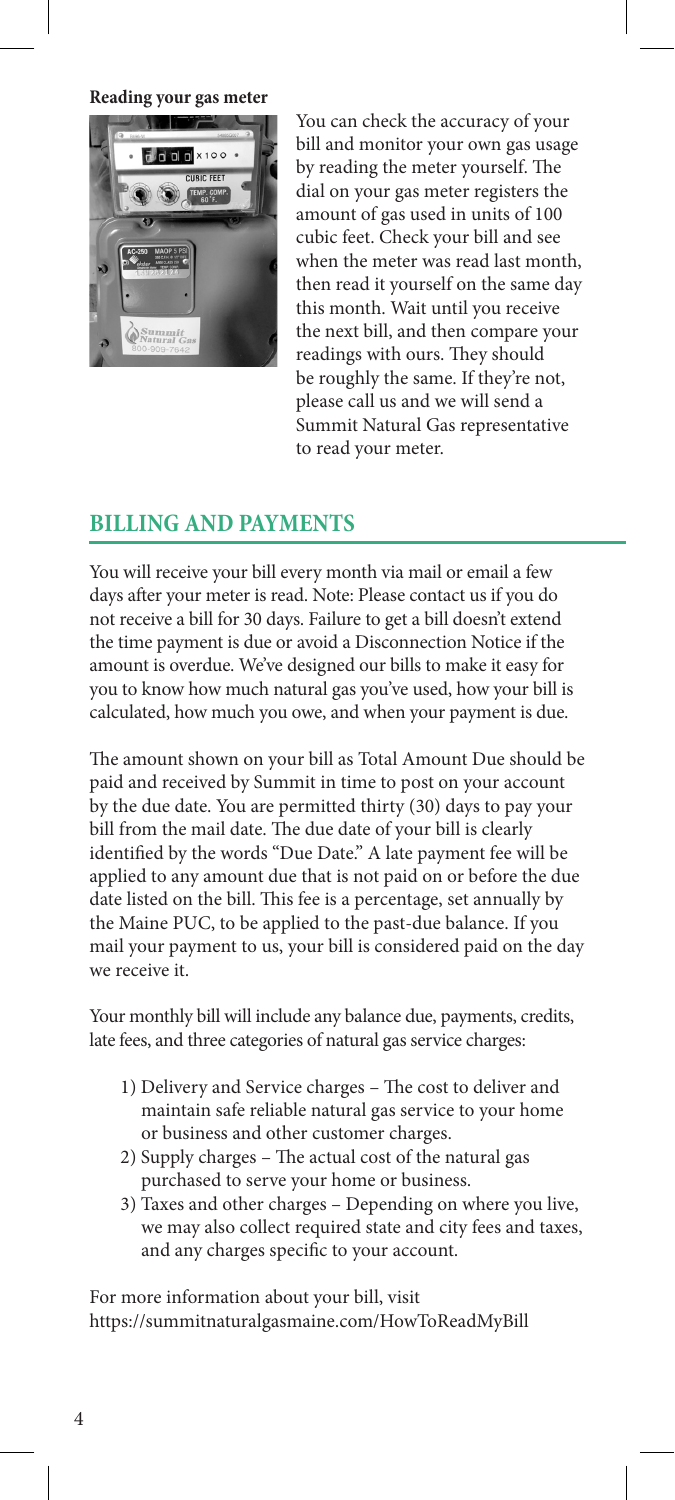## **PAYMENT OPTIONS**

**Pay by Phone:** Call 855-382-5431 to make a one-time payment using your checking/savings account or debit/credit card. Transactions may take up to five business days to be processed.

**Pay by Mail:** Send your payment, along with the payment stub to: Summit Natural Gas of Maine, P.O. Box 9257, Des Moines, IA 50306-9257.

**Pay in Person:** Summit Natural Gas of Maine and CheckFreePay have partnered with several retail locations in your area to offer another convenient, reliable method of paying your natural gas bill. Visit www.SummitNaturalGasMaine.com/ payment-options and click "Find Locations" to find the nearest participating retailer.

**Pay Automatically:** Pay your bill automatically every month directly from your checking, savings, debit or credit card account. Visit www.SummitNaturalGasMaine.com then click the Pay My Bill link, then follow the steps below to enroll in AutoPay, or call us at 800-909-7642.

**Pay Online:** Visit www.SummitNaturalGasMaine.com then click the Pay My Bill link at the top of the page. This brings you to the Account Login page.

**Step 1:** Register your account - You will need an email account and your account number listed on your gas bill to sign up. Once you have completed the account registration form, press submit to create your account.

**Step 2:** Log in to your account - Using your email address or account number and the password you created, you can log in to your account any time that's convenient for you. When you log on, you will see the My Account page.

#### **With an online account you can:**

- View Your Bill to see your current bill and charges due
- See your Payment History and Usage History
- Pay Your Bill electronically with your checking or savings account, or debit or credit card
- Enroll in billing options such as Budget Billing, eBill email notifications and AutoPay

## **SPECIAL BILLING OPTIONS**

#### **eBill**

Save paper and make your record-keeping easier when you register to receive eBill email notifications when your bill is available online. Enroll online at www.SummitNaturalGasMaine.com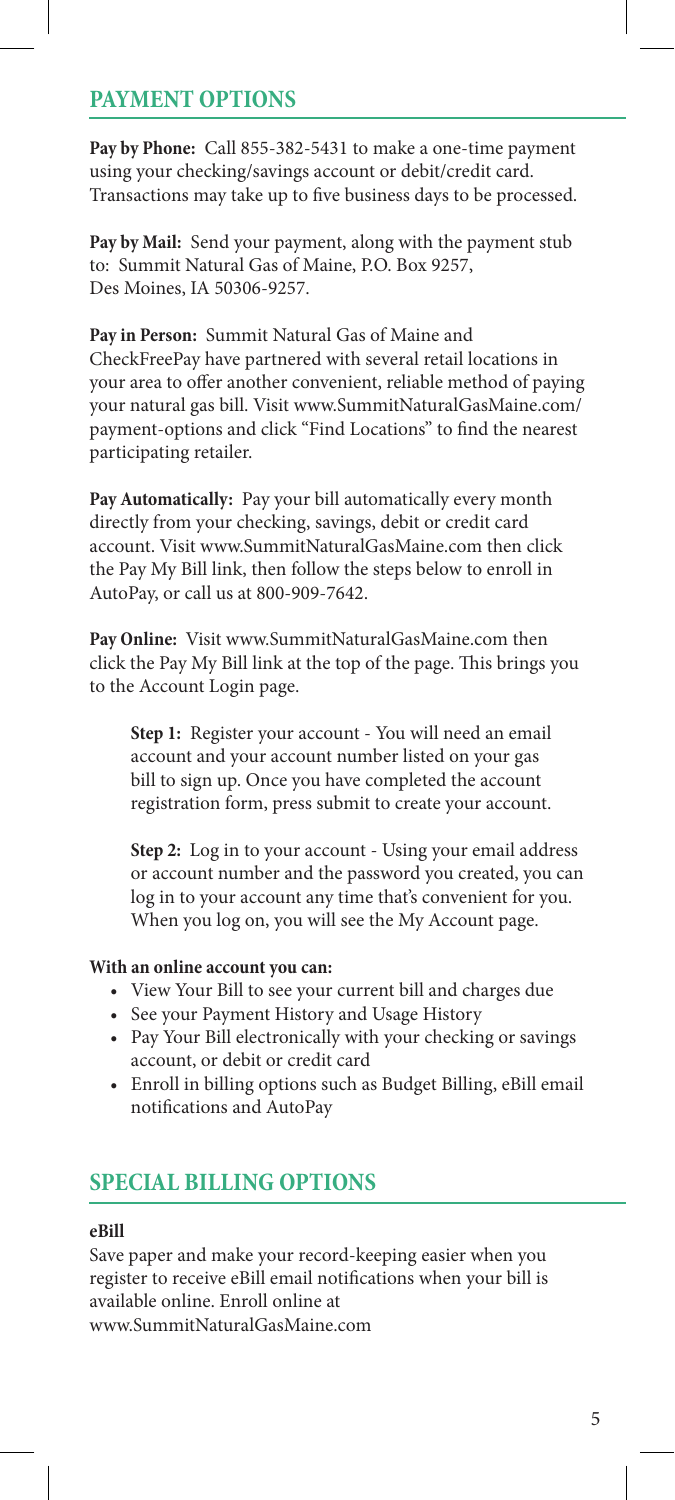#### **Budget Billing**

Even out your monthly payments and enjoy lower bills in the winter. Budget Billing is based on the previous 12-months' average. Your initial Budget Bill amount will be determined by computing an annual estimate using the actual bill amounts for your account's most recent 12-month period and dividing the result into 11 equal monthly payments. The monthly payment amount will be rounded to the next whole dollar. The billing for the 12th month of the Budget Billing Plan year will reflect the actual usage for that month adjusted for any over-collection or under-collection for the previous 11 months of the Budget Billing Plan year. If a credit balance remains after all amounts due to Summit Natural Gas are applied, you will be given the option to have it credited against future bills or refunded within twenty-five days. If the total of the actual usage for the 12th month plus any under-collection for the previous 11 months exceeds your current Budget Bill Amount, you will have the option of paying the total due or entering into a deferred payment arrangement for up to three months for the amount above the current Budget Bill Amount. Actual consumption and pricing will be compared periodically to projected consumption during the Budget Billing Plan year. A Budget Bill amount may be adjusted to minimize the chance of a large difference at the end of the Budget Billing Plan year.

#### **Payment Arrangements**

If you cannot pay your account in full, please call our Customer Service Department at 1-800-909-7642 to set up a payment arrangement. We will continue service if you pay a reasonable portion of your bill and you agree to pay the rest in affordable weekly or monthly payments. You must also agree to pay all future bills within thirty (30) days of the postmark until the overdue amount is paid in full. We will consider the following issues when establishing a payment arrangement:

- Your ability to pay
- The size of the overdue amount
- Your previous payment history
- The amount of time the bill has remained unpaid and the reason why the overdue amount is outstanding
- Any special circumstances creating extreme hardships within the household or whether disconnection would pose a danger to your household
- Any unique circumstances affecting Non-Residential customers

We will send you a written copy of a payment arrangement that requires two or more payments within three (3) business days after a payment arrangement is established. If you do not make payments according to the written payment arrangement, we can send you a disconnection notice that gives you three (3) business days to pay the full overdue amount. We are not required to make a second arrangement, but we will try to take into consideration your unique circumstances. If we cannot agree on the terms of a payment arrangement, you may contact the CAD for assistance.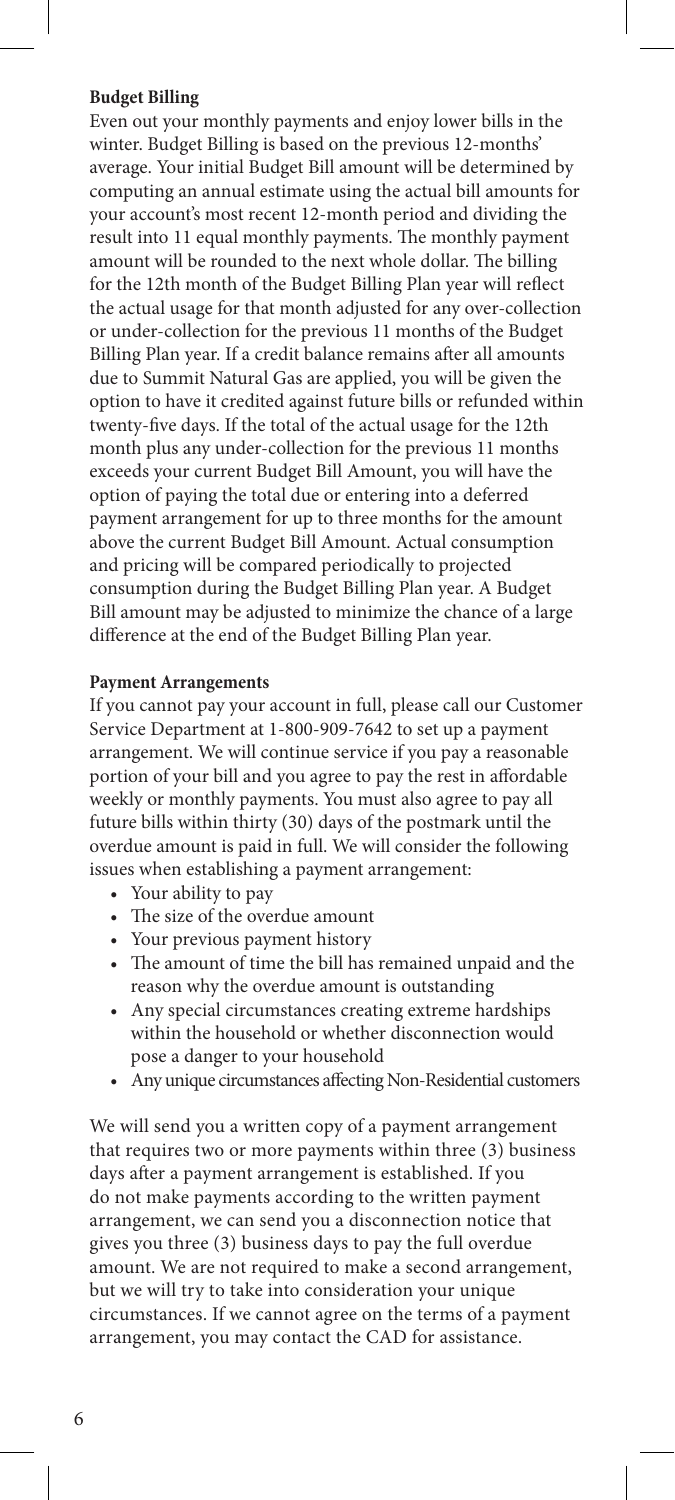#### **Third-Party Notification and Notices**

To help prevent unnecessary interruption of gas service, please let us know if you want another person to get a copy of any disconnection notice we send you. We will send a copy to the person you designate, but you are still responsible for payment. Available to all residential customers, this service is especially advantageous to senior citizens and individuals with disabilities, providing peace of mind to children, relatives, and friends.

## **INTERRUPTION OF SERVICE**

We may need to temporarily interrupt your service when it is necessary to repair or maintain our delivery system; to eliminate an imminent threat to life, health, safety or substantial property damage; or for reasons of local, state or national emergency.

When possible, we will let you know why and how long you can expect to be without service. If we plan to interrupt service to more than ten customers or a single Non-Residential customer or for more than five hours, we must give you a minimum of 24-hours' notice. We will give you more notice whenever possible. If your service must be interrupted without notice for more than five hours due to storms or other emergencies, we will try to let you know as soon as possible how long you are likely to be without service. Notifications of the cause and expected duration of the interruption may be given through general notification means such as posting outage information on our website and making outage information available to customers that call our Customer Service Department.

Please notify us right away of the presence of special needs that depend on utility service, and we will put you on a priority list to restore services as soon as possible.

#### **Liability and Abatement for Interrupted Service**

Whoever is responsible for injury to persons or damage to property due to a willful act or negligence arising from the use of gas will also be responsible for paying all direct costs resulting from such action. We are not responsible for any internal piping or equipment that we do not own or did not install. If we must pay any person for claims of injury, damage or loss because of such internal piping or equipment, we expect you to reimburse us for such costs unless the law prohibits such reimbursements. Neither we, nor you, will be held responsible for such injuries or damage if the action was beyond control (i.e. "Acts of God"). Notify us right away for any claim for loss you believe is our responsibility.

## **DISCONNECTION OF SERVICE**

The Maine PUC has authorized Summit Natural Gas to discontinue or refuse to supply natural gas service under certain circumstances: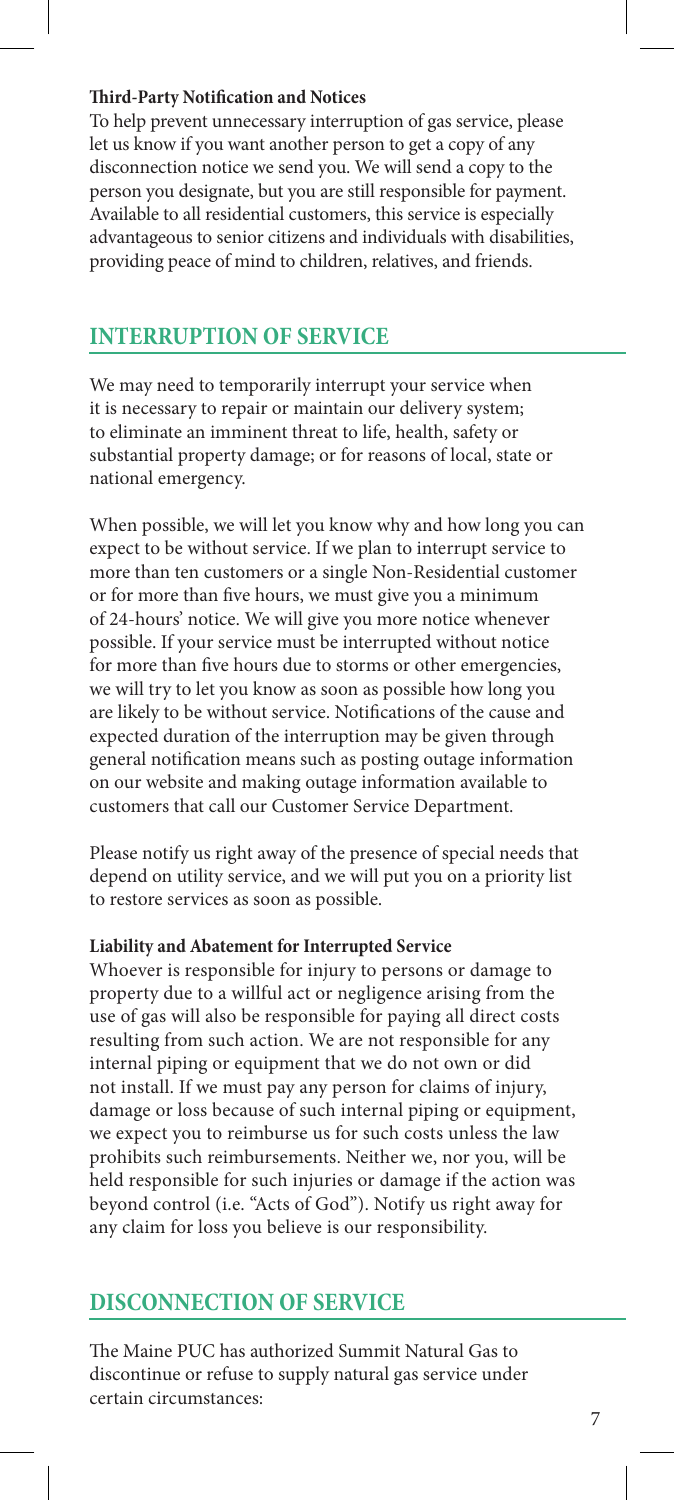#### **Disconnection WITHOUT notice may happen if:**

- We need to correct a situation that poses a health or safety hazard to you or others
- To make repairs, maintain or test our equipment
- To prevent damage to our equipment or to prevent a violation of federal, state or local laws for use of service
- There is evidence of tampering with Summit's equipment or to prevent the unauthorized use of service or tampering with pipe, meters and other equipment
- Failure to honor the terms of a Delayed Payment Agreement
- At your request, or abandonment of the property

#### **Disconnection WITH notice may happen if:**

- A customer violates or fails to comply with Summit's rules and regulations of gas supply.
- A customer fails to fulfill contractual obligations for service and/or facilities subject to MPUC regulations
- A customer fails to provide reasonable access to Summit's equipment
- A customer has not paid a delinquent account or
- A customer fails to pay a deposit

### **We Are Not Allowed to Disconnect for:**

- Non-basic service charges, such as for merchandise or service not regulated by the MPUC.
- An old bill that was not properly transferred to your account when you applied for service.
- Estimated usage. However, we can disconnect for this if you have refused to allow us to read a meter or you have refused to provide an actual reading on our form.
- We will not disconnect if you or a doctor notify us of a medical emergency (see below).
- If you are a tenant and if your landlord asks us to disconnect or if your landlord does not pay the bill, we will issue you a notice and opportunity to put service in your own name. You do not have to pay the landlord's unpaid bill.

#### **Disconnection Notices**

In most cases, we will notify you in writing at least 14 days for residential customers or 7 days for Non-Residential customers, before a stated disconnection date. However, we may give you as few as three (3) business days' notice if you've broken a payment arrangement, failed to pay a deposit or provide a guarantor, paid with a bad check, or received service without applying to become a customer. We can disconnect without notice as outlined above only if there is unauthorized use (meter tampering) or a dangerous condition. A notice is good for ten (10) business days after the disconnection date stated on it. The ten (10) days may be extended if you refuse to give us access to the meter or other equipment to turn off service.

The disconnection notice will tell you what to do to avoid disconnection and how you can dispute your bill or the disconnection itself. We will not disconnect service on a Friday,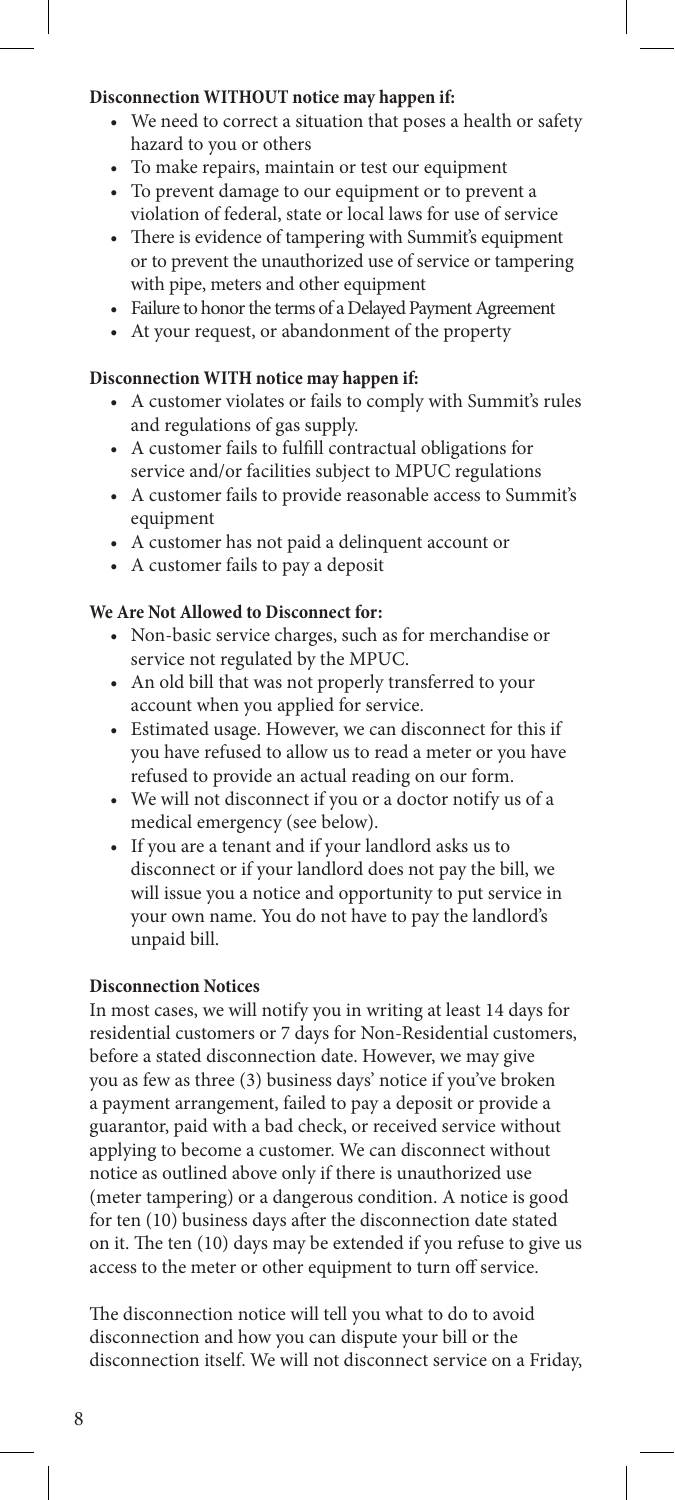a weekend, a legal holiday, the day before a holiday or on any day our office is not open for business.

## **FINANCIAL ASSISTANCE**

Low income residential customers may qualify for help to pay a utility bill. The best source of information is to call your local Community Action Agency or local Department of Human Services office and ask about the Emergency Assistance Program. In addition, we partner with local organizations that can lend a helping hand if you are having trouble paying your energy bills, including:

**Maine LIHEAP** - The Home Energy Assistance Program (HEAP) provides money to help low-income homeowners and renters pay for heating costs. Contact our Customer Service Department at 800-909-7642 or visit www. SummitNaturalGasMaine.com/PaymentAssistance for more information.

**Maine 211** - If you're struggling to keep up with your energy and utility bills, a Maine-based specialist will connect you with programs in your area that can help you. Dial 211 or text your zip code to 898-211 to connect with a Maine-based Specialist today.

**Low Income Weatherization Program** – Maine Housing's Weatherization Program provides grants to low-income homeowners and renters to reduce energy costs by improving home energy efficiency. Central Heating Improvement Program (CHIP) grants may be used to repair or replace central heating systems. Contact Maine Housing at 207-626-4600 for eligibility requirements and program details.

## **MEDICAL EMERGENCIES**

Summit Natural Gas will not disconnect service or refuse to reconnect for residential customers when you or someone in your house is seriously ill, if a registered physician confirms that an emergency exists. If you cannot get a doctor to call right away, you may let us know yourself. We will wait three (3) workdays for the doctor to call or write us. We can require written certification from the doctor, including specific reasons why service is necessary and how long the emergency will last. Disconnection can be postponed due to a medical emergency for up to 30 days and can be renewed up to 90 days. Please call our Customer Service Department at 1-800- 909-7642 for more information.

Please note: a medical emergency does not cancel the bill. We will refer you to financial assistance agencies and ask you to negotiate a reasonable payment arrangement.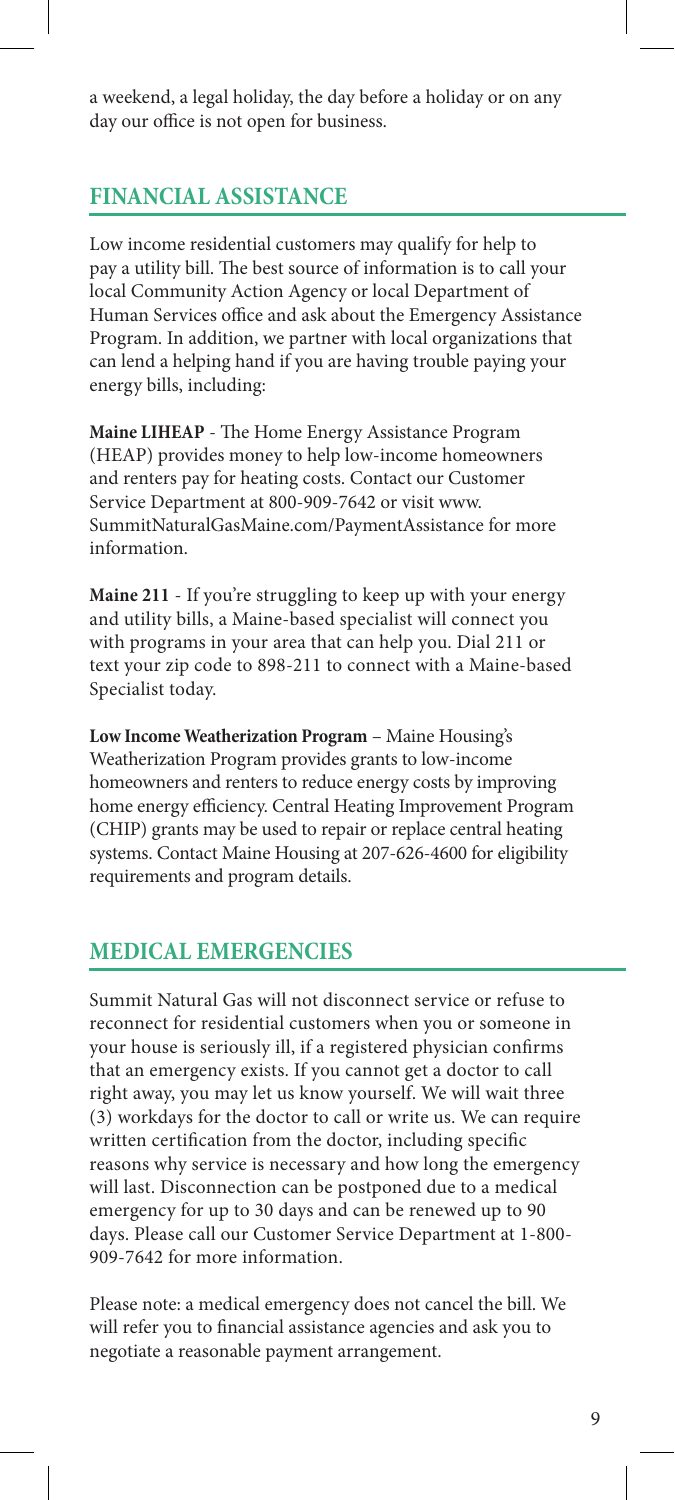## **STOPPING SERVICE**

If you would like to stop your gas service, call us at 800-909- 7642, or visit our website and click Contact Us and complete the online form to tell us you want to stop your gas service. Please give us at least seven (7) days' notice before you want your gas turned off. If you write a letter, we'll consider the notice to be given three (3) days after the letter is mailed. Please note that until you give us notice you're responsible for gas service to that location. We will bill you for service until you give the required notice, or we disconnect, whichever is first.

## **RECONNECTING SERVICE**

Once you have paid your overdue bill or have agreed to a payment arrangement, we must reconnect service again promptly. We may also charge you a deposit equal to two billing periods if you are disconnected for nonpayment or unauthorized use or theft of service. Non-Residential customers may be required to pay the amount overdue and a deposit before the reconnection of service. There is no additional Reconnection Charge.

## **SAFETY**

Safety is and will always be our number one priority when it comes to our customers and our employees. More information is available on our website at www.SummitNaturalGasMaine. com/safety.

Summit Natural Gas of Maine works with local police, fire and emergency response teams to ensure the continued safety of your community. This includes conducting training and seminars, meeting with local officials, and reviewing emergency response plans.

#### **Reporting an Outage or Emergency**

Call us at 1-800-883-3181 if you have a natural gas outage or emergency, or call 911 if you detect a gas leak.

#### **Smell Gas? Act Fast!**

Customers like you are the first line of defense when it comes to leak detection. Clean-burning natural gas is colorless and odorless, so we add an odorant called mercaptan which smells similar to rotten eggs or sulfur to make it easy to smell if there is a gas leak. Your safety is important, so If you smell gas:

- Leave the area immediately and take others with you.
- Do not use any electronics, flip any light switches, open windows or anything else that could cause a spark – just leave immediately.
- Once you are away from the area, call 911 or Summit Natural Gas at 1-800-883-3181 and say that you smell a natural gas leak. We'll send someone to check things out.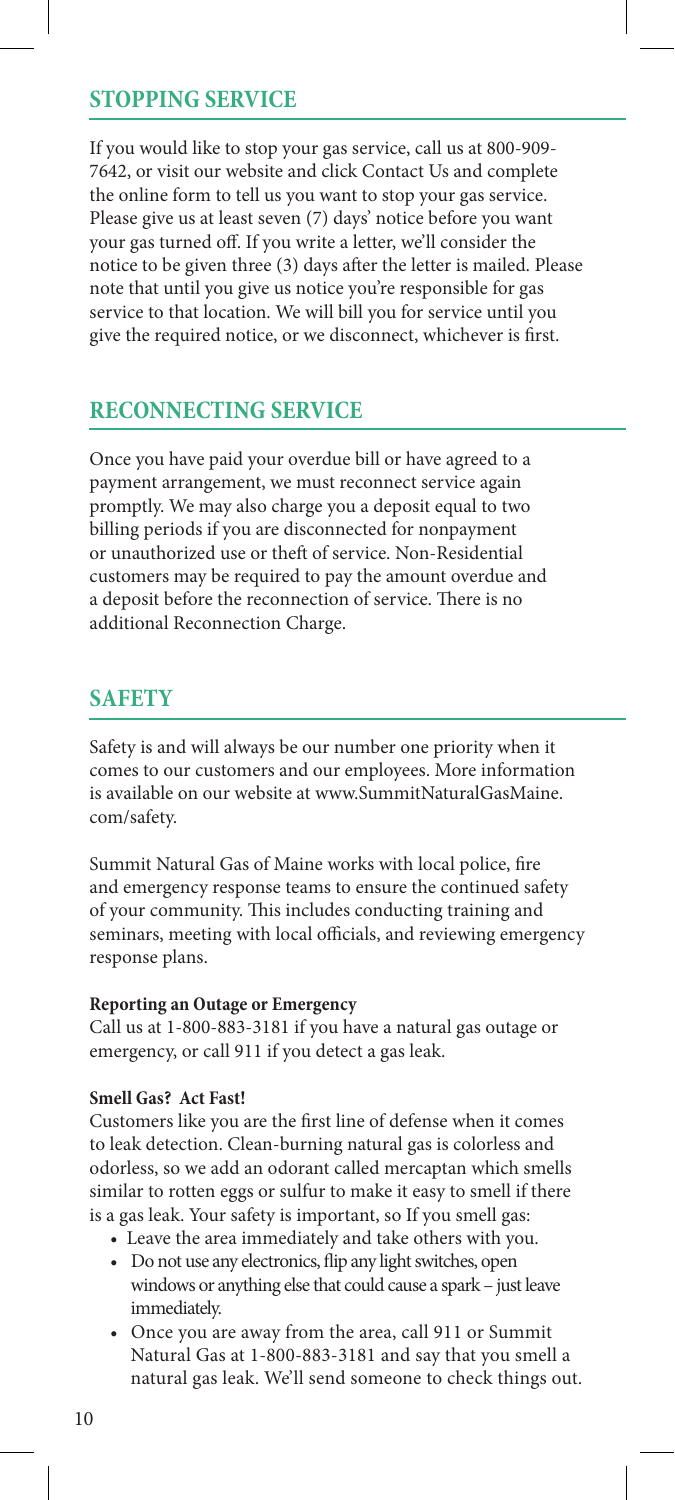- Always call to report a leak, don't assume someone else will do it.
- Provide the location of the leak, including cross streets, and let us know if any digging, construction or excavation is going on in the area.
- Follow directions from utility employees or emergency responders on-site who will let you know when it is safe to return.

#### **Other ways to recognize hazards on a pipeline:**

- Roaring sound like an engine
- A hissing or whistling noise
- Fire coming from the ground or burning above ground
- Dirt or water blowing from a hole in the ground
- An area of frozen ground in the summer
- Patches of dead vegetation or grass in a moist field

#### **Call 811 Before You Dig**

Since pipelines and other utilities are underground and can't be seen, the leading cause of damage is digging by homeowners and construction crews. That's why you should always call 811 three days before you dig to have your underground utilities marked. Our gas lines will be marked with yellow flags and/ or spray paint. That way, you know what areas to be careful digging, so everyone stays safe.



Always call DigSafe - It's free, it's for your safety, and it's the law.

#### **Customer-Owned Piping Responsibility**

Summit Natural Gas owns and maintains the natural gas piping from the street to your meter. Natural gas customers are responsible for maintaining any natural gas lines from the meter to your natural gas appliances. These lines may be above or below ground. For safety's sake, have your gas lines inspected periodically by a plumbing or heating contractor who can inspect, repair and maintain your gas lines from the meter to your appliances.

#### **Hot Water Scalding Safety**

Many consumers do not know excessively hot tap water can cause severe burns, and most injuries and deaths involving tap water scalds are to the elderly and children under the age of five. The U.S. Consumer Product Safety Commission (CPSC) urges all users to lower their water heaters to 120 degrees Fahrenheit. In addition to preventing accidents, this decrease in temperature will conserve energy and save money. \*

Most scalding injuries can be prevented by making sure your water heater is set to a safe temperature, always feeling the water temperature before placing a child in the bathtub, and never leaving a child alone or with other young children in the bathtub.

*\*Source: https://www.cpsc.gov/s3fs-public/5098.pdf* 11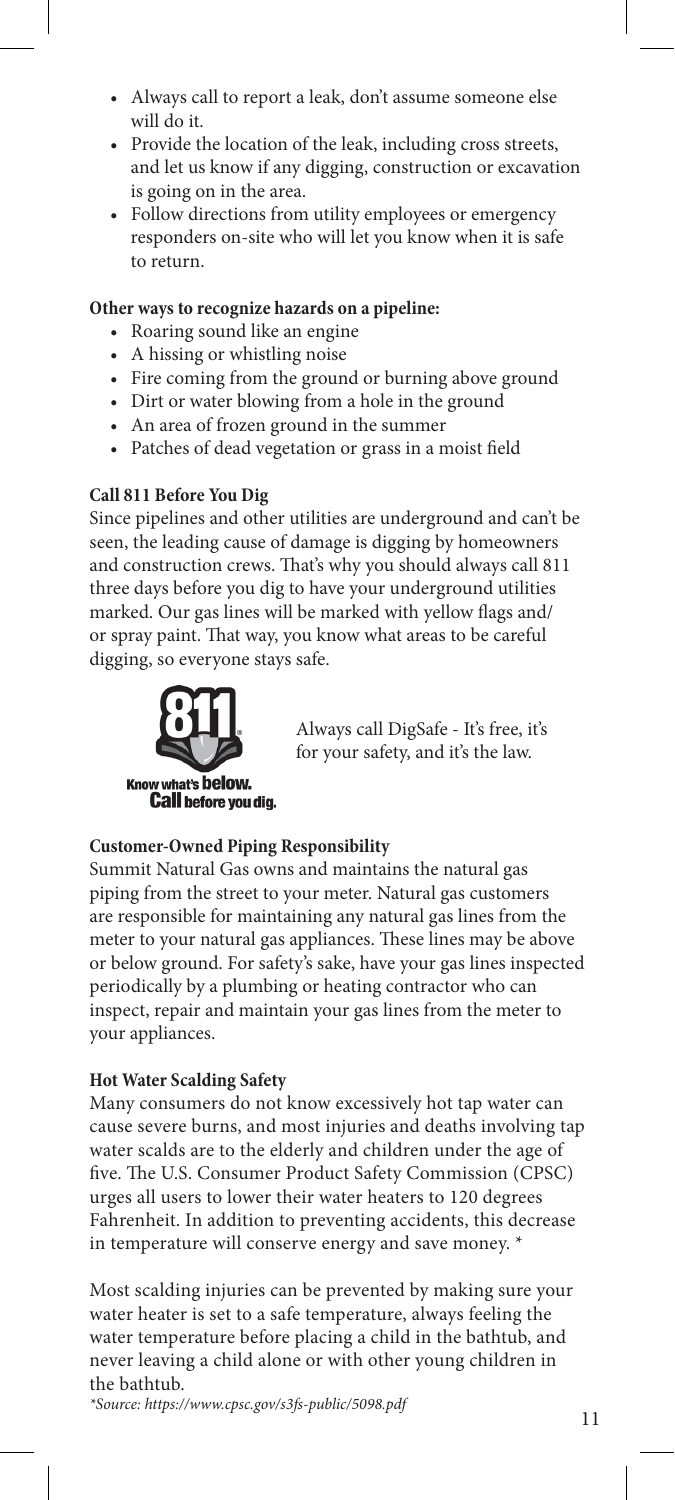#### **Appliance Connector Safety**

Damaged and improperly maintained interior piping and connectors may present hidden dangers to customers, so your gas connectors need to be inspected regularly and replaced as needed. Certain kinds of flexible connectors manufactured between 1970 and 1980 may fail over time and need to be replaced.

- Only a qualified heating or plumbing professional should check your connector and replace it if needed. Do not try to do this yourself.
- If you need to disconnect or move a gas appliance, gas connectors should always be removed by a professional, and the fuel line should be plugged and capped.
- Gas pipes should be properly maintained and never used for unintended uses such as hanging clothes.

#### **Corrugated Stainless Steel Tubing (CSST) Safety**

Corrugated stainless steel tubing (CSST) is a flexible, stainless steel piping system used to supply natural gas and propane in residential, Non-Residential, and industrial structures. Standard CSST is coated with a yellow exterior plastic coating. It has been safely used in homes and businesses since 1990 and is an effective means of delivering natural gas and propane gas to homes and businesses. CSST has typically 75% fewer fittings than traditional pipe which means a safer system, less leak potential and reduced callbacks.

Like all gas piping systems, CSST must be properly installed by a qualified professional and in accordance with the Manufacturer's Design and Installation (D&I) Guide, which now expressly includes bonding and grounding of the system in new installations. A bonding connection installed on a gas piping system, as with any metallic system within a house, will reduce the likelihood of electrical arcing to or from other bonded metallic systems in the structure.

However, some previously installed CSST systems prior to 2006 may not have the proper bonding for optimal safety: If lightning strikes on or near a structure, there is risk it can travel through the structure's gas piping system and cause a leak, and in some cases a fire. If you have yellow CSST that was installed prior to 2006, it's possible that it does not meet current installation requirements, and it is strongly recommended that you contact a licensed electrician to make sure that your system is properly bonded.

For more information, please visit http://CSSTsafety.com

**Note:** CSST should not be confused with flexible gas appliance connectors – the product that joins a moveable appliance to your home or building's gas supply line. The difference is flexible connectors attach directly to the moveable appliance from the wall or floor. CSST is usually routed beneath, through and alongside floor joists in your basement, inside interior wall cavities and on top of 12 ceiling joists in attic spaces.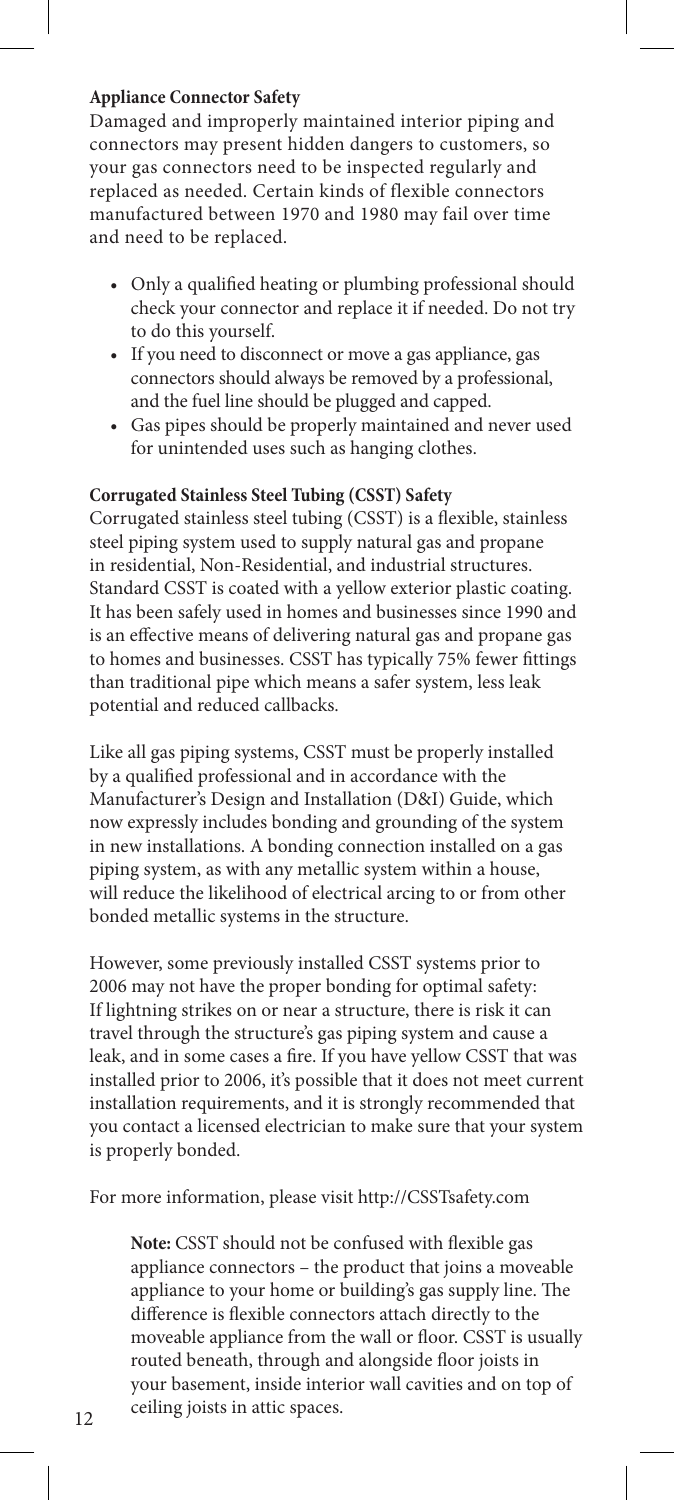#### **Flammable Ignition Awareness**

Never use gasoline or other flammable liquids indoors or in the same room or area as a natural gas appliance or other ignition source, as it could start a fire or cause an explosion.

- Gasoline and other flammable liquids should never be used indoors, and should be stored in an approved container, away from children.
- Gasoline is a motor fuel. Never use it as a cleaner.
- Keep gasoline ONLY in an approved gasoline container. Make sure the container is tightly sealed. Never store gasoline in plastic milk jugs or glass containers.
- Never fill gasoline containers to the top. Allow room for vapor expansion.
- Store gasoline in a safe container on a high shelf, in a cool place, away from the house.
- Talk to your children about the dangers of flammable liquid products.